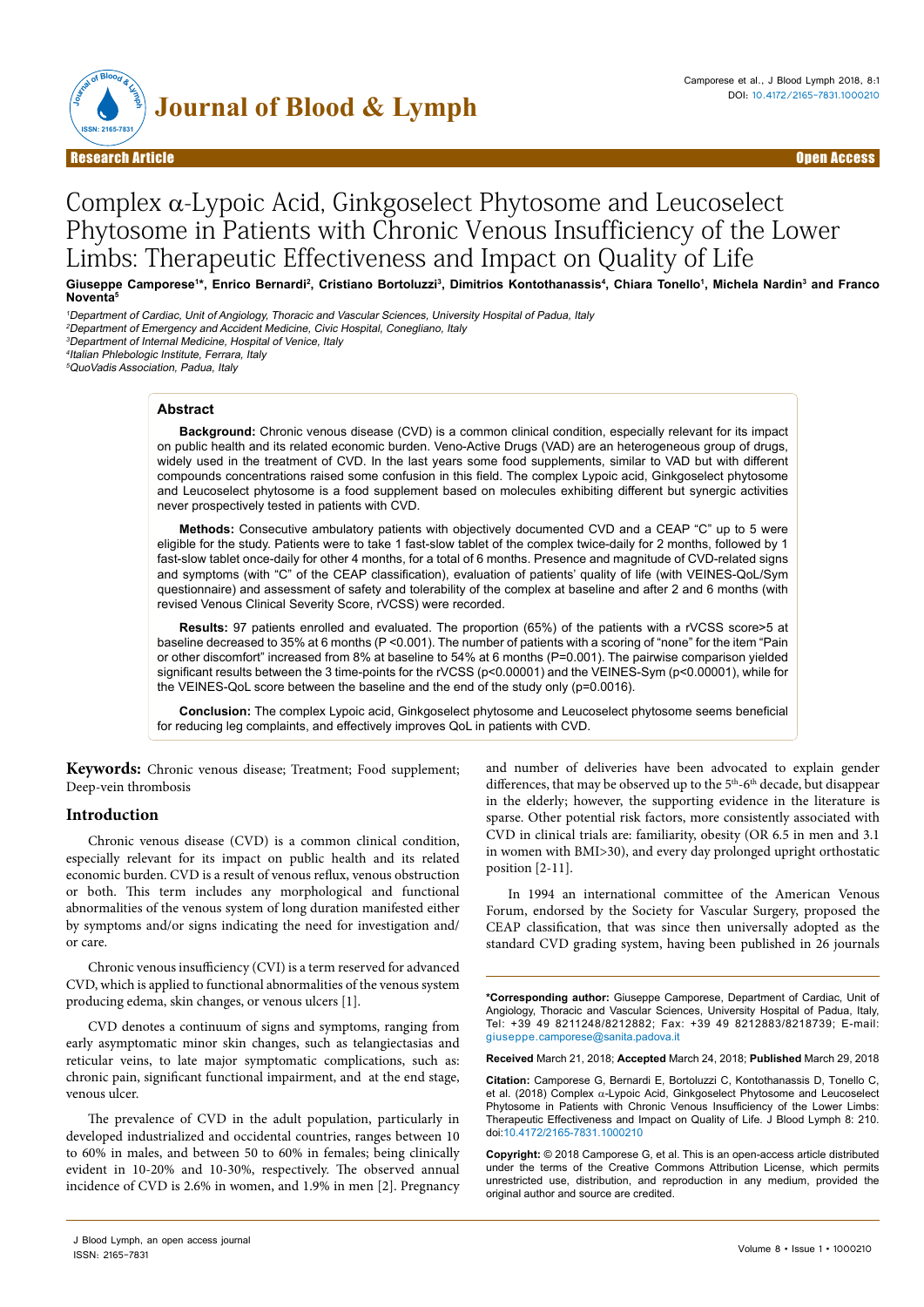and books, and translated in nine languages [12]. It was revised in 2004 and currently it is a mainstay for clinical papers reporting on CVD [13]. The CEAP classification takes into account not only the clinical ("C" of CEAP) aspects of CVD, but also its etiological ("E"), anatomical ("A"), and pathophysiological ("P") components, thus enabling a more comprehensive assessment of the severity of this disease [12-14].

In 2002, the American Venous Forum introduced the VCSS (Venous Clinical Severity Score), a highly reproducible score, that was subsequently updated to the currently used version (revised VCSS, rVCSS) [15-17]. The rVCSS, meticulously accounting for any variations of signs and symptoms over time, is typically used to evaluate the outcome of either a surgical procedure or a pharmacological intervention; or the natural history of CVD in untreated patients [10]. The putative pathophysiological mechanism of CVD is a gradual increase of venous hypertension due to valvular incompetence, leading to irreversible modifications of the vessel-wall over time, such as enlargement, winding, and increased wall-permeability. The latter trigger edema and hemosiderin collection, promoting cell-mediated infiltration, inflammation, activation of the macrophages/monocytes system, and expression of adhesion molecules such as ICAM-1, selectine, IL-1 and TNF1 [18].

Both edema and hemosiderin collection are major determinants of disease progression from the clinical point of view, being responsible for the onset of classic symptoms, including pain, heaviness, cramps, itching, and restless-leg syndrome; and signs, including dyschromia, dermatitis and dermal fibrosis, the ultimate step toward the development of venous ulcer [18,19]. Typically, symptoms severity worsens over time, paralleled by increasing CEAP scores; similarly, patients' quality of life becomes less and less satisfying with symptoms progression [20].

 Accordingly, a study testing any intervention for treatment of CVD, along with a standardized evaluation of clinical outcomes with the rVCSS and/or the CEAP scores should also include the systematic assessment of the patients' quality of life, and perspective. The latter are currently considered a key point, and should preferably be measured with a validated and reproducible method, such as a general quality of life questionnaire (i.e., SF-36, Nottingham Health Profile, EuroQol), or one specifically validated in patients with CVD (i.e., Venous Insufficiency Epidemiological and Economic Study, VEINES-QOL/ Sym; Chronic Venous Insufficiency Questionnaire, CIVIQ ) [18-22].

Veno-Active Drugs (VAD) is an heterogeneous group of drugs, some of them of sinthetic origin but the most of them of vegetal origin. Their use is widely accepted and recommended from the International Guidelines, but nevertheless in the last years some food supplement, composed by the same compounds of vegetal origin but in different concentrations as compared to VAD, raised some confusion. Food supplements, unlikely of VAD, did not show to be effective and as a consequence did not attain any marketing authorization from the Italian health authorities. On the other hand, some VAD, such as the Red Grapes Vine leafs extracts (*Vitis vinifera*), are registered as "drug" in seven countries of the European Union (EU) and as "food supplement" in other eight countries. These compounds act on the venous tone, on the inflammatory process of the venous valves and venous wall, and on the wall permeability (edema) with a different level of efficacy in the management of the chronic venous disorders [23].

The complex Lypoic acid, Ginkgoselect phytosome and Leucoselect phytosome [24] is a food supplement based on three active molecules exhibiting different but synergic activities. The lypoic acid is an amphipatic molecule with strong anti-ossidative properties, mainly

used in neurologic diseases, thanks to its neurotrophic e neuroprotective properties. It has also proven anti-inflammatory properties, thanks to its ability to reduce the expression of citokynes/chemokines that are typically over-expressed in patients with venous insufficiency, and so its potential effect in CVD patients could be the reduction of the inflammation and of the paraesthesia. The Ginkgoselect phytosome is a selection of bioflavonoids derived from Ginkgo biloba, showing a synergic activity together with the lypoic acid on the reduction of the pro-inflammatory molecules over-expressed in CVD patients. The Leucoselect phytosome is a selection of procianidolic oligomers with a stronger affinity for the glycosaminoglycan-rich vascular structures, such as the venous district. The leucocyanidines adhere to the venous wall with a sticky-effect producing anti-oxidative (with a synergic activity together with lypoic acid) and vasoprotective actions thanks to an anti-enzymatic activity, inhibiting elastase, collagenase and ialuronidase.

Aim of this study was to evaluate if the complex Lypoic acid, Ginkgoselect phytosome and Leucoselect phytosome improves the symptoms and the quality of life over time of patients with CVD of the lower limbs

# **Methods**

This was a multicenter, prospective cohort, observational, pilot study. The study was conducted according to principles contained in the Declaration of Helsinki. Being an observational study only, the approval of the Institutional Review Board of each centre was not requested and necessary prior to data collection. Anyway, all considered patients were invited to subscribe a written informed consent before the inclusion in the study.

## **Patients eligibility**

Consecutive ambulatory patients aged>18 years, with superficial venous reflux objectively documented by color-coded Doppler ultrasound and a CEAP "C" up to 5, were eligible for the study; provided they did not receive any venoactive treatment in the 15 days preceding enrolment in the study.

## **Exclusion criteria**

- Unable to provide informed consent.
- Pregnancy, and breastfeeding.
- Severe disability, or prolonged immobilization.
- Active venous ulcer (CEAP "C"=6).
- Included in other clinical trials in the last 3 months.
- History of, or acute venous thromboembolism, including superficial vein thrombosis.
- Post-thrombotic syndrome with Villalta score>4.
- Objectively documented deep-veins reflux.
- Chronic lymphedema of the lower limbs.
- Renal (creatinine clearance <30 mL/min), hepatic (AST, ALT>3 UNL), or cardiac failure (NYHA III-IV).
- Objectively documented active cancer.
- Life expectancy<6 months.
- Recent (<3 months), or planned surgery for varicose veins or PTCA.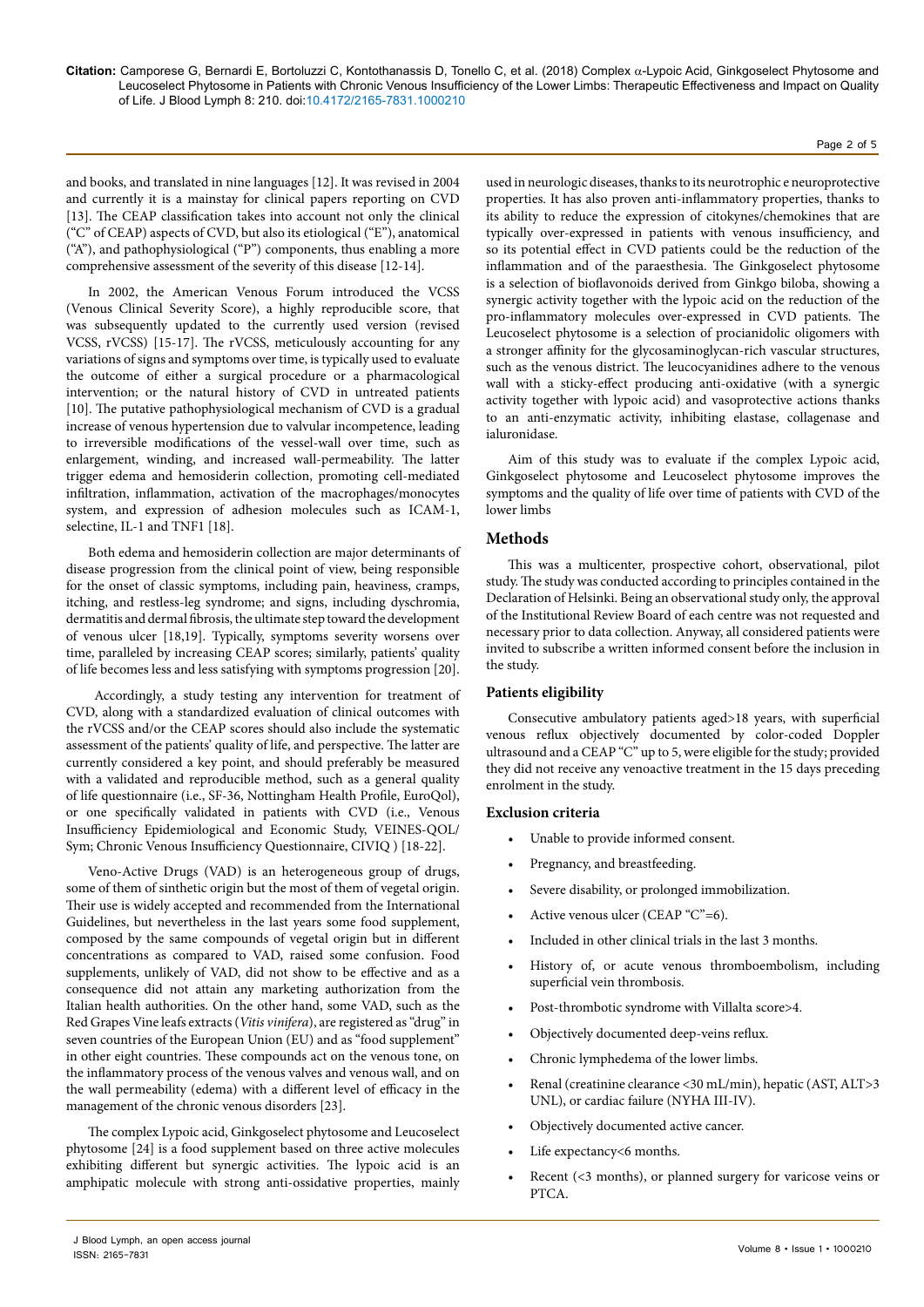- Known thrombophilia.
- Malnutrition or malabsorption.
- Ostheo-articular, cutaneous, muscular, or ischemic pain of the lower limbs, either acute or chronic.
- Chronic use of NSAIDs, corticosteroids, immunosuppressive drugs, diuretics, analgesics.
- Alcohol or drug abuse.
- Diabetes.
- Uncontrolled arterial hypertension.
- Peripheral arterial disease with ABI <0.9.
- Severe rheumatologic disease.

#### **Evaluation of effectiveness**

- Variation of the rVCSS score, at 2 and 6 months from baseline.
- Variation of patient quality of life and complaints, as assessed by the VEINES-QoL/Sym questionnaire, at 2 and 6 months from baseline.

#### **Evaluation of safety**

• Tolerability of the food supplement.

#### **Regimen**

Included patients were to take 1 fast-slow tablet of the complex Lypoic acid, Ginkgoselect phytosome e Leucoselect phytosome (Blunorm Forte®, Laborest S.p.A., Nerviano, Italy) twice-daily for 2 months, followed by 1 fast-slow tablet once-daily for other 4 months, for a total of 6 months.

#### **Baseline and outcome assessment**

We systematically recorded the presence and magnitude of CVDrelated signs and symptoms, evaluated the patients' quality of life, and assessed the safety and tolerability of the complex, at baseline and after 2 and 6 months. Specifically, to quantify the patients' complaints we calculated the "C" score of the CEAP, the rVCSS score and measured the circumference of the legs. To appraise the patients' quality of life, we used the VEINES-QoL/Sym questionnaire.

In case of suspected superficial and/or deep-vein thrombosis, or of pulmonary embolism, patients underwent color-coded Doppler ultrasound, chest CT-angiography, or both, as appropriated.

#### **Statistical analysis**

The analysis was conducted on the intention-to-treat (ITT) population, including all patients receiving at least one dose of the product. For the efficacy analysis, patients were considered on the basis of the time elapsed from the beginning of the treatment (2, 6 months). Significance level was set at 0.05 (two-sided).

Treatment compliance was assessed at the end of the study and was defined as follows: compliance= $100 \times$  total number of tablets effectively taken/total number of tablets scheduled.

**Sample size:** We hypothesized that the rVCSS score at the beginning of the treatment would be>5 points in 60% and <=5 points in 40% of patients, respectively; the respective proportions being 80% and 20% after 6 months of treatment. Based on these assumptions, choosing an

alfa significance level of 0.05, a sample size of 93 patients has a power of 85%, using the McNemar test for matched data.

**Data analysis**: The proportions of patients with an rVCSS score ≤5 points or >5 points, recorded at baseline and at the end of the treatment, were compared using the McNemar test for matched data. The raw scores for the quality of life (VEINES-QoL score) and subjective symptomatologic evaluation (VEINES-Sym score), recorded at baseline, and after 2 and 6 months, were first transformed to z-score equivalents (mean, 0; standard deviation, 1), and then converted to T-scores (mean, 50; standard deviation, 10), in order to provide an easily understandable range of scores, as usual [15]. Afterwards, the VEINES-QoL score and the VEINES-Sym score were separately analyzed by the "Repeated Measures Analysis of Variance", to estimate variations of within-subject T-score. The Greenhouse-Geisser adjustment was applied to degrees of freedom, and equal weights were attributed to measurements. The Bonferroni correction was used for pairwise planned comparisons between the 3-time points (0, 2 and 6 months). Analogue analyses was performed for rVCSS raw values. A standard synthesis of safety data and of adverse events was also provided.

## **Results**

We enrolled and evaluated 97 subjects in 3 clinical centers. Table 1 shows the main characteristics of patients. Patients were generally middle-aged females, moderately over-weight, but with a normal blood pressure, and heart rate. Treatment compliance was high, being ≥ 80% for 90% of patients.

Data concerning the evaluation of effectiveness is reported in Table 2. Shortly, we were able to observe statistically significant and clinically favorable modifications of the rVCSS, the VEINES-QoL score, and the VEINES-Sym. The rVCSS score showed the greatest advantageous variations during the study period. In particular, as shown in Table 3, the proportion (65%) of the patients who had a score >5 at baseline, was almost halved (35%) at 6 months (P <0.001, McNemar test for matched

| Feature                        | Data             |
|--------------------------------|------------------|
| Gender, female (*)             | 84 (85.7%)       |
| Age, years                     | $52.6 \pm 11.3$  |
| Weight, Kg                     | $71.3 \pm 18.7$  |
| <b>BMI</b>                     | $25.5 \pm 5.2$   |
| Systolic blood pressure, mmHg  | $122.3 \pm 14.2$ |
| Diastolic blood pressure, mmHq | $76.6 \pm 10.8$  |
| Hearth rate, beats/min         | $72.3 \pm 8.4$   |

**Table 1:** Characteristics of the 97 included patients at baseline. Data expressed as mean ± standard deviation, except (\*) expressed as number (%).

| Item                        | <b>Baseline</b> | 2-month         | 6-month        | Р         |
|-----------------------------|-----------------|-----------------|----------------|-----------|
| Right leg circumference, cm | $32.5 \pm 8.2$  | $32.5 \pm 8.1$  | $32.3 \pm 9.7$ | ns        |
| Left leg circumference, cm  | $32.5 \pm 8.3$  | $32.4 \pm 7.9$  | $32.3 \pm 9.7$ | ns        |
| CEAP "C" score              | $2.1 \pm 1.1$   | $21 + 11$       | $2.1 \pm 1.1$  | ns        |
| rVCSS score                 | $5.9 \pm 3.7$   | $4.7 \pm 3.1$   | $4.2 \pm 3.3$  | < 0.00001 |
| <b>VEINES QoL score</b>     | $48.1 \pm 10.7$ | $50.3 \pm 10.4$ | $51.6 \pm 8.9$ | < 0.003   |
| <b>VEINES Sym score</b>     | $40.7 \pm 12.3$ | $53.0 \pm 8.8$  | $56.3 \pm 8.9$ | < 0.00001 |

**Table 2:** Evaluation of the effectiveness of Blunorm Forte. Data expressed as mean ± standard deviation.

|                 | rVCSS score |         |  |
|-----------------|-------------|---------|--|
|                 | $\leq 5$    | >5      |  |
| <b>Baseline</b> | 34(35)      | 63 (65) |  |
| 6 months        | 63 (65)     | 34(35)  |  |

**Table 3:** Modification of the rVCSS score at the end of the study. Data expressed as number (%).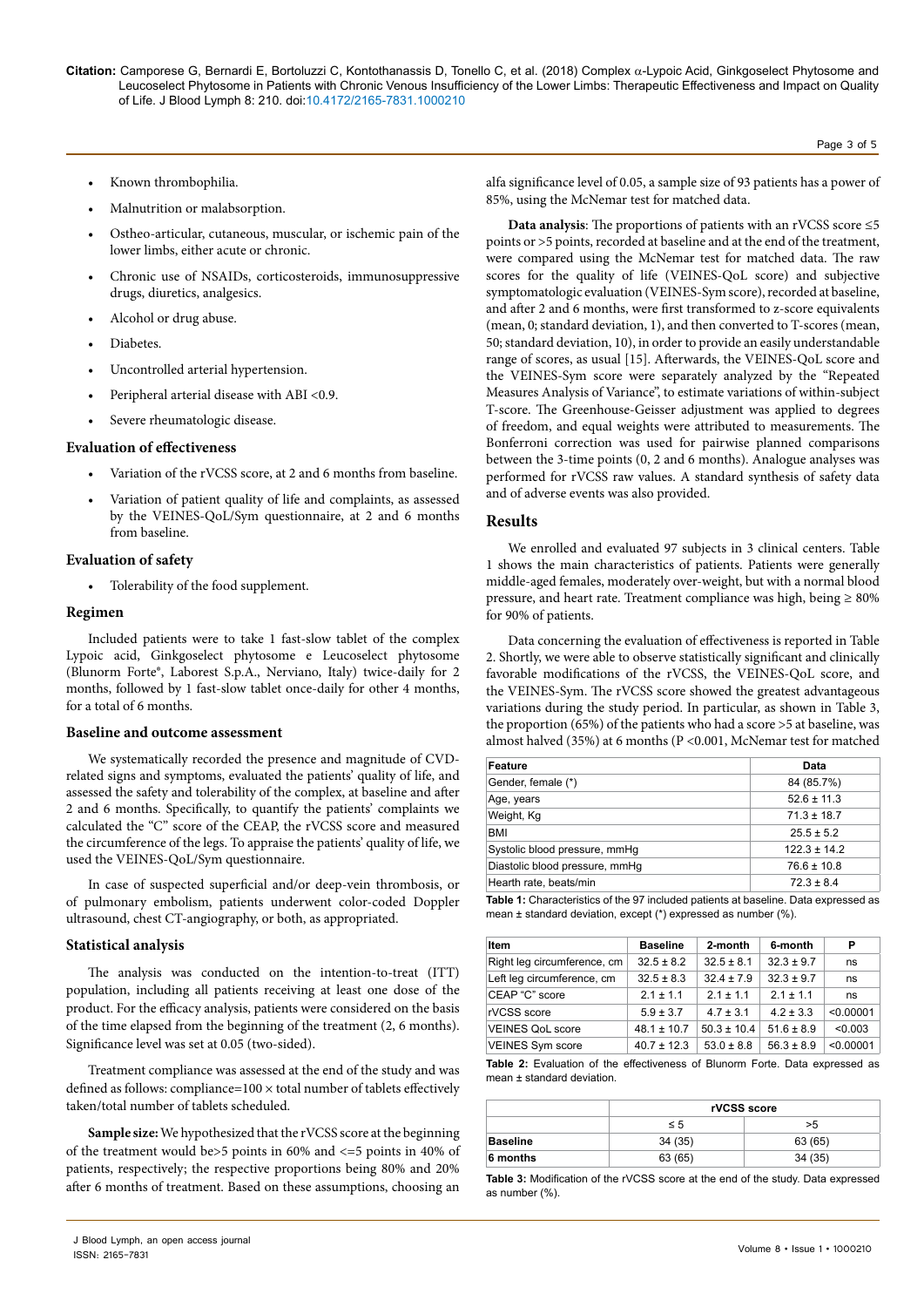#### **Citation:** Camporese G, Bernardi E, Bortoluzzi C, Kontothanassis D, Tonello C, et al. (2018) Complex α-Lypoic Acid, Ginkgoselect Phytosome and Leucoselect Phytosome in Patients with Chronic Venous Insufficiency of the Lower Limbs: Therapeutic Effectiveness and Impact on Quality of Life. J Blood Lymph 8: 210. doi:10.4172/2165-7831.1000210

data). In particular, the number of subjects with a scoring of "none" for the item "Pain or other discomfort" increased from 8% at baseline to 54% at 6 months (P=0.001). Of note, only 1 patient worsened, switching from a score of  $\leq 5$  at baseline to >5 at 6 months.

The within-subject time-course analysis for the rVCSS, the VEINES-Qol, and the VEINES-Sym score is displayed in Figures 1-3, respectively. Significant and favorable differences between the baseline assessment and the evaluation at 2 and 6 months were observed for all the scores. The pairwise comparison yielded significant results between the 3 time-points for the rVCSS (p<0.00001) and the VEINES-Sym (p<0.00001), while for the VEINES-QoL score between the baseline and the end of the study only (p=0.0016).

Conversely, we could not detect any changes in terms of both the leg circumference and CEAP "C" score.

As to the safety evaluation, during the study period we observed 6 (6.1%) transient mild adverse events, as follows: 2 rashes, and 4



**Figure 1:** Within-subject time-course of the rVCSS score, as estimated by repeated measures ANOVA. Circles represent means, and vertical bars denote 95% confidence limits.



**Figure 2:** Within-subject time-course of the VEINES-Qol score, as estimated by repeated measures ANOVA. Circles represent means, and vertical bars denote 95% confidence limits.





epigastric pains. All events resolved with only a temporary interruption (4-5 days) of the food supplement. There were instead 3 (3.1%) complete withdrawals related to poor general compliance.

#### **Discussion**

This is only an exploratory, observational pilot study and to our knowledge, this is the first prospective observation investigating the effectiveness of the complex Lypoic acid, Ginkgoselect phytosome and Leucoselect phytosome in patients with CVD. After 6 months of intake, the complex significantly improved patients' symptoms, as well as quality of life. At the same time, the supplement was generally safe, well tolerated, and fairly accepted, as reflected by the high compliance rate at 6 months.

The beneficial effects of the complex on symptoms are possibly due to its anti-inflammatory and anti-oxidant properties, as already described by some previous reports of the literature. Costanzo et al., in a small, open study of 30 consecutive patients with CVD receiving either one tablet of the complex, or matching placebo daily for 4 weeks, observed a significant reduction of the rVCSS score in the intervention group, as compared to the control group [25]. We also recorded a similar statistically significant reduction of the rVCSS score in our patients, although the magnitude of the effect was larger in our cohort, probably due to the different intake regimen (one versus two tablets daily), and to the more advanced disease in our patients, as reflected by both a higher baseline CEAP "C" score, and a mean baseline rVCSS score (C0-C5 vs. C0-C3; and  $5.9 \pm 3.7$  vs.  $2.7 \pm 0.95$ , respectively).

As shown in Figures 1-3, the benefits of the supplement are more evident during the first 2 months (twice-daily administration), than in the following 4 months (once-daily administration).

Conversely, we were not able to observe significant changes in terms of both leg circumference and CEAP "C" score. While the CEAP finding was expected, being based on objective findings due to the effects of chronic venous disease, thus, not likely to be significantly modified by treatment, the lack of modifications of leg circumference deserves some considerations. We speculate that the anti-inflammatory effect of the complex takes place earlier than its anti-edemigen power. This in turn could justify our findings, as regard to the significant